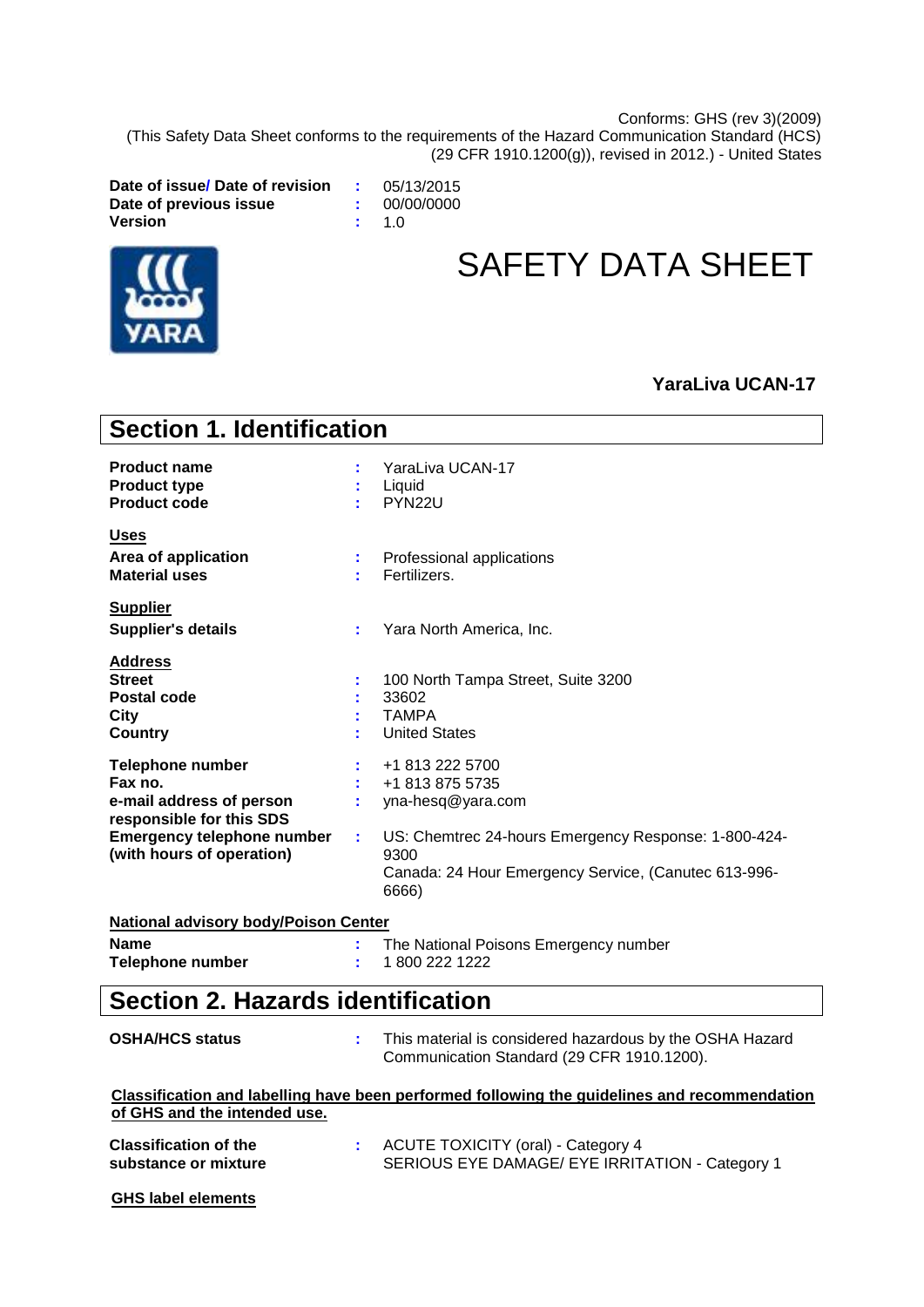| <b>Hazard pictograms</b>                   |                                                                                                                                                                                                                                                                                                                                                                                                                                                                                                                                        |
|--------------------------------------------|----------------------------------------------------------------------------------------------------------------------------------------------------------------------------------------------------------------------------------------------------------------------------------------------------------------------------------------------------------------------------------------------------------------------------------------------------------------------------------------------------------------------------------------|
| <b>Signal word</b>                         | Danger                                                                                                                                                                                                                                                                                                                                                                                                                                                                                                                                 |
| <b>Hazard statements</b>                   | Harmful if swallowed.<br>Causes serious eye damage.                                                                                                                                                                                                                                                                                                                                                                                                                                                                                    |
| <b>Precautionary statements</b>            |                                                                                                                                                                                                                                                                                                                                                                                                                                                                                                                                        |
| <b>Prevention</b>                          | Wear protective gloves and eye protection. Do not eat, drink<br>or smoke when using this product. Wash hands thoroughly<br>after handling.<br>IF IN EYES: Rinse cautiously with water for several minutes.                                                                                                                                                                                                                                                                                                                             |
| <b>Response</b>                            | Remove contact lenses, if present and easy to do. Continue<br>rinsing. Immediately call a POISON CENTER or<br>doctor/physician.<br>IF SWALLOWED: Call a POISON CENTER or<br>doctor/physician if you feel unwell. Rinse mouth.                                                                                                                                                                                                                                                                                                          |
| <b>Hazards not otherwise</b><br>classified | DO NOT allow any pump handling the product to run dry<br>or over-heat e.g. due to blockage or closed valve in the<br>associated lines, resulting in pumping against a dead-end.<br>Under such conditions if over-heating occurs this may<br>cause vaporization and possible decomposition of the<br>product. This can create pressure build-up in the pump<br>and, if unchecked, lead to an explosion. Ensure that the<br>pump is used correctly according to the manufacturers<br>instructions at all times when pumping the product. |

## **Section 3. Composition/information on ingredients**

**Substance/mixture :** Mixture

| <b>Product / ingredient name</b> | <b>CAS number</b> | %           |
|----------------------------------|-------------------|-------------|
| Nitric acid, calcium salt (2:1)  | CAS: 10124-37-5   | >=25 - <30  |
| Nitric acid ammonium salt (1:1)  | CAS: 6484-52-2    | $>=15 - 20$ |
|                                  |                   |             |

Any concentration shown as a range is to protect confidentiality or is due to batch variation.

**There are no additional ingredients present which, within the current knowledge of the supplier and in the concentrations applicable, are classified as hazardous to health or the environment and hence require reporting in this section.**

**Occupational exposure limits, if available, are listed in Section 8.**

# **Section 4. First aid measures**

#### **Description of necessary first aid measures**

| Eye contact               | Immediately flush eyes with plenty of water for at least 15<br>minutes, keeping eyelids open. Check for and remove any<br>contact lenses. Get medical attention immediately. |
|---------------------------|------------------------------------------------------------------------------------------------------------------------------------------------------------------------------|
| <b>Inhalation</b>         | Avoid inhalation of vapor, spray or mist. If inhaled, remove to                                                                                                              |
| Date of issue: 05/13/2015 | Page: 2/16                                                                                                                                                                   |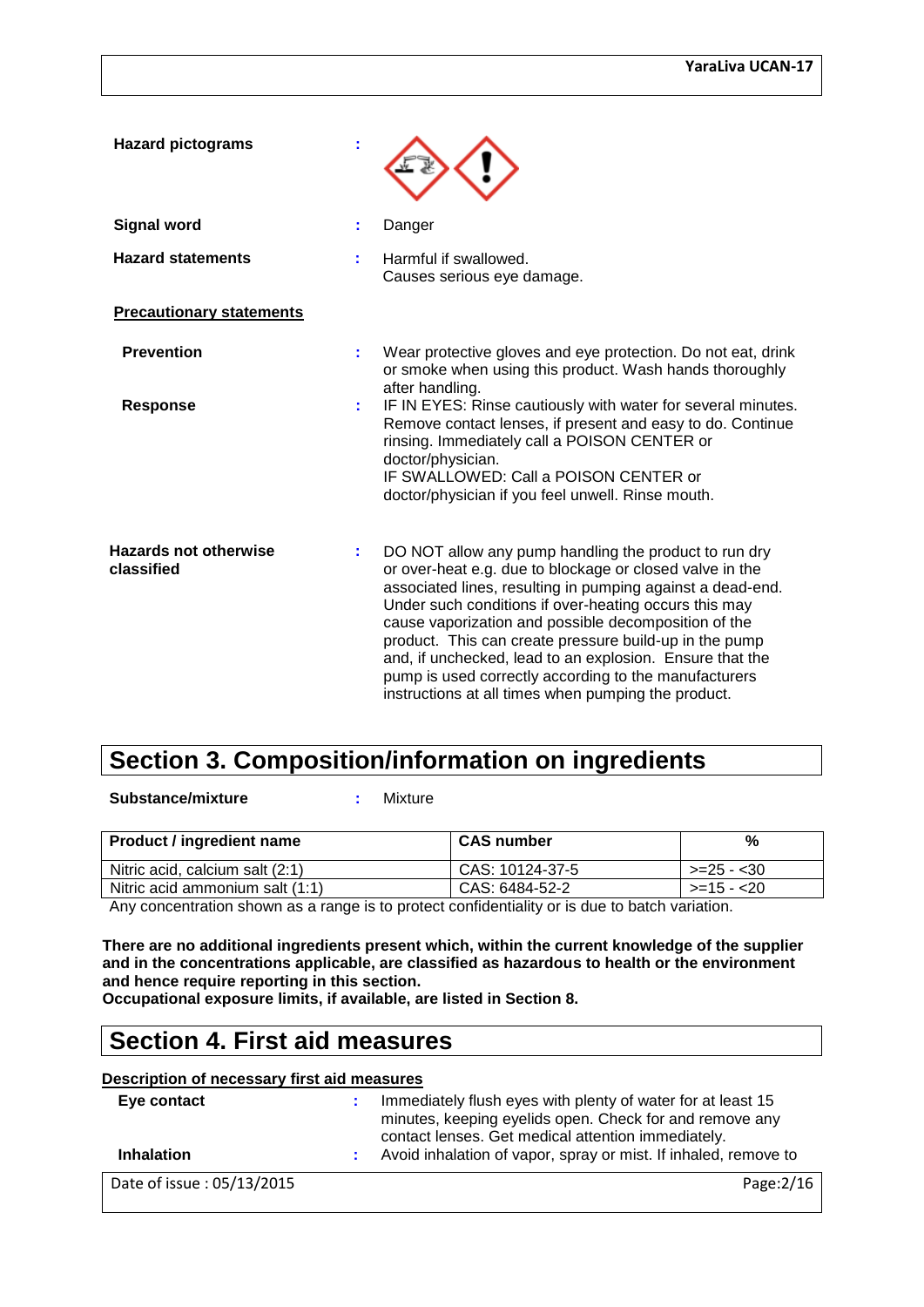| <b>Skin contact</b>                                             |    | fresh air. Get medical attention immediately. If it is suspected<br>that fumes are still present, the rescuer should wear an<br>appropriate mask or self-contained breathing apparatus.<br>Wash with soap and water. Get medical attention if irritation                                                                                                                                                                                      |
|-----------------------------------------------------------------|----|-----------------------------------------------------------------------------------------------------------------------------------------------------------------------------------------------------------------------------------------------------------------------------------------------------------------------------------------------------------------------------------------------------------------------------------------------|
|                                                                 |    | develops.                                                                                                                                                                                                                                                                                                                                                                                                                                     |
| Ingestion                                                       |    | Wash out mouth with water. If material has been swallowed<br>and the exposed person is conscious, give small quantities of<br>water to drink. Get medical attention if you feel unwell.                                                                                                                                                                                                                                                       |
| Most important symptoms/effects, acute and delayed              |    |                                                                                                                                                                                                                                                                                                                                                                                                                                               |
| <b>Potential acute health effects</b>                           |    |                                                                                                                                                                                                                                                                                                                                                                                                                                               |
| Eye contact<br><b>Inhalation</b>                                |    | Causes serious eye damage.<br>Vapor may be irritating to eyes and respiratory system.<br>Exposure to decomposition products may cause a health<br>hazard. Serious effects may be delayed following exposure.                                                                                                                                                                                                                                  |
| <b>Skin contact</b><br>Ingestion                                |    | No known significant effects or critical hazards.<br>Harmful if swallowed. May cause burns to mouth, throat and<br>stomach.                                                                                                                                                                                                                                                                                                                   |
| Over-exposure signs/symptoms                                    |    |                                                                                                                                                                                                                                                                                                                                                                                                                                               |
| Eye contact                                                     | t, | Adverse symptoms may include the following:<br>pain<br>watering<br>redness                                                                                                                                                                                                                                                                                                                                                                    |
| <b>Inhalation</b>                                               | ÷. | No specific data.                                                                                                                                                                                                                                                                                                                                                                                                                             |
| <b>Skin contact</b>                                             |    | No specific data.                                                                                                                                                                                                                                                                                                                                                                                                                             |
| Ingestion                                                       |    | Adverse symptoms may include the following:<br>stomach pains<br>May cause burns to mouth, throat and stomach.                                                                                                                                                                                                                                                                                                                                 |
|                                                                 |    | Indication of immediate medical attention and special treatment needed, if necessary                                                                                                                                                                                                                                                                                                                                                          |
| Notes to physician                                              |    | Treat symptomatically. Contact poison treatment specialist<br>immediately if large quantities have been ingested or inhaled.<br>In case of inhalation of decomposition products in a fire,<br>symptoms may be delayed. The exposed person may need to<br>be kept under medical surveillance for 48 hours.                                                                                                                                     |
| <b>Specific treatments</b><br><b>Protection of first-aiders</b> | ÷. | No specific treatment.<br>No action shall be taken involving any personal risk or without<br>suitable training. If it is suspected that fumes are still present,<br>the rescuer should wear an appropriate mask or self-contained<br>breathing apparatus. It may be dangerous to the person<br>providing aid to give mouth-to-mouth resuscitation. Wash<br>contaminated clothing thoroughly with water before removing<br>it, or wear gloves. |

**See toxicological information (section 11)**

# **Section 5. Fire-fighting measures**

#### **Extinguishing media**

| Suitable extinguishing media<br>Unsuitable extinguishing<br>media | Use an extinguishing agent suitable for the surrounding fire.<br>None identified. |
|-------------------------------------------------------------------|-----------------------------------------------------------------------------------|
| Date of issue: 05/13/2015                                         | Page: $3/16$                                                                      |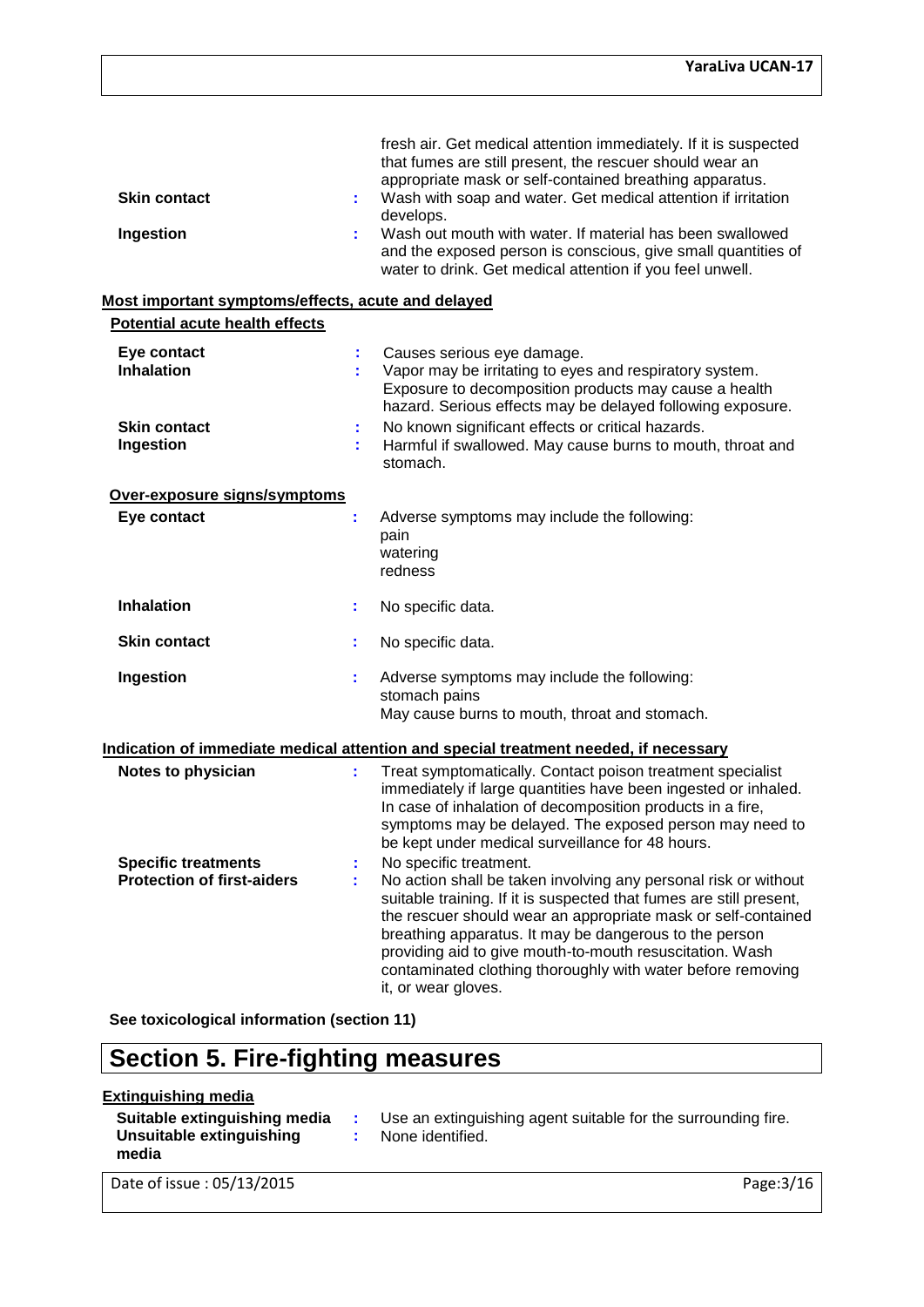| Specific hazards arising from<br>the chemical<br><b>Hazardous thermal</b><br>decomposition products                                    |            | In a fire or if heated, a pressure increase will occur and the<br>container may burst.<br>Decomposition products may include the following materials:<br>carbon dioxide<br>carbon monoxide<br>nitrogen oxides<br>ammonia<br>Avoid breathing dusts, vapors or fumes from burning<br>materials.<br>In case of inhalation of decomposition products in a fire,<br>symptoms may be delayed.                   |
|----------------------------------------------------------------------------------------------------------------------------------------|------------|-----------------------------------------------------------------------------------------------------------------------------------------------------------------------------------------------------------------------------------------------------------------------------------------------------------------------------------------------------------------------------------------------------------|
| Special protective actions for<br>fire-fighters<br>Special protective equipment<br>for fire-fighters<br><b>Remark</b><br><b>Remark</b> | 2. C<br>÷. | Promptly isolate the scene by removing all persons from the<br>vicinity of the incident if there is a fire. No action shall be taken<br>involving any personal risk or without suitable training.<br>Fire-fighters should wear appropriate protective equipment<br>and self-contained breathing apparatus (SCBA) with a full<br>face-piece operated in positive pressure mode.<br>Non-flammable.<br>None. |

# **Section 6. Accidental release measures**

|                                                         | Personal precautions, protective equipment and emergency procedures                                                                                                                                                                                                                                                                                                                                                                                                                                                                                                                                                                             |
|---------------------------------------------------------|-------------------------------------------------------------------------------------------------------------------------------------------------------------------------------------------------------------------------------------------------------------------------------------------------------------------------------------------------------------------------------------------------------------------------------------------------------------------------------------------------------------------------------------------------------------------------------------------------------------------------------------------------|
| For non-emergency personnel<br>For emergency responders | No action shall be taken involving any personal risk or without<br>suitable training. Evacuate surrounding areas. Keep<br>unnecessary and unprotected personnel from entering. Do not<br>touch or walk through spilled material. Do not breathe vapor or<br>mist. Provide adequate ventilation. Wear appropriate respirator<br>when ventilation is inadequate. Put on appropriate personal<br>protective equipment.<br>If specialized clothing is required to deal with the spillage, take<br>note of any information in Section 8 on suitable and unsuitable<br>materials. See also the information in "For non-emergency                      |
|                                                         | personnel".                                                                                                                                                                                                                                                                                                                                                                                                                                                                                                                                                                                                                                     |
| <b>Environmental precautions</b>                        | Avoid dispersal of spilled material and runoff and contact with<br>soil, waterways, drains and sewers. Inform the relevant<br>authorities if the product has caused environmental pollution<br>(sewers, waterways, soil or air).                                                                                                                                                                                                                                                                                                                                                                                                                |
| Methods and material for containment and cleaning up    |                                                                                                                                                                                                                                                                                                                                                                                                                                                                                                                                                                                                                                                 |
| <b>Small spill</b>                                      | Stop leak if without risk. Move containers from spill area. Dilute<br>with water and mop up if water-soluble. Alternatively, or if<br>water-insoluble, absorb with an inert dry material and place in<br>an appropriate waste disposal container. Dispose of via a<br>licensed waste disposal contractor.                                                                                                                                                                                                                                                                                                                                       |
| Large spill                                             | Stop leak if without risk. Move containers from spill area.<br>Approach release from upwind. Prevent entry into sewers,<br>water courses, basements or confined areas. Wash spillages<br>into an effluent treatment plant or proceed as follows. Contain<br>and collect spillage with non-combustible, absorbent material<br>e.g. sand, earth, vermiculite or diatomaceous earth and place<br>in container for disposal according to local regulations (see<br>section 13). Dispose of via a licensed waste disposal<br>contractor. Contaminated absorbent material may pose the<br>same hazard as the spilled product. Note: see section 1 for |
| Date of issue: 05/13/2015                               | Page: 4/16                                                                                                                                                                                                                                                                                                                                                                                                                                                                                                                                                                                                                                      |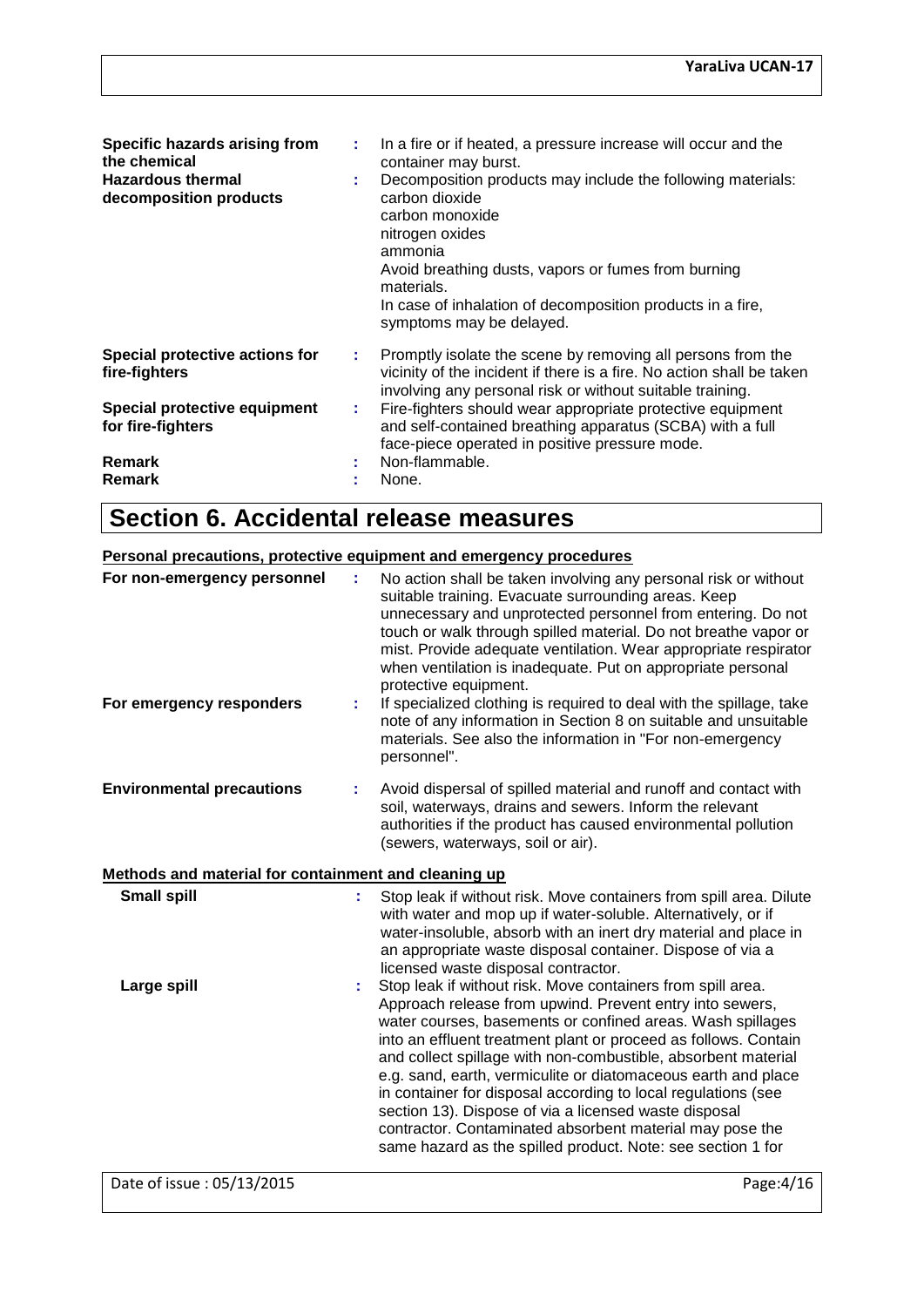emergency contact information and section 13 for waste disposal.

# **Section 7. Handling and storage**

| <b>Precautions for safe handling</b>                                           |    |                                                                                                                                                                                                                                                                                                                                                                                                                                                                                                                                                                                                                                                                                                                                                                                                                                                                                                                                                                                                                                                                                                                                                                                                                                                                                                                                                                                                                                                      |
|--------------------------------------------------------------------------------|----|------------------------------------------------------------------------------------------------------------------------------------------------------------------------------------------------------------------------------------------------------------------------------------------------------------------------------------------------------------------------------------------------------------------------------------------------------------------------------------------------------------------------------------------------------------------------------------------------------------------------------------------------------------------------------------------------------------------------------------------------------------------------------------------------------------------------------------------------------------------------------------------------------------------------------------------------------------------------------------------------------------------------------------------------------------------------------------------------------------------------------------------------------------------------------------------------------------------------------------------------------------------------------------------------------------------------------------------------------------------------------------------------------------------------------------------------------|
| <b>Protective measures</b><br><b>Advice on general</b><br>occupational hygiene |    | Put on appropriate personal protective equipment (see<br>Section 8). Do not get in eyes or on skin or clothing. Do not<br>breathe vapor or mist. Do not ingest. If during normal use the<br>material presents a respiratory hazard, use only with adequate<br>ventilation or wear appropriate respirator. Keep in the original<br>container or an approved alternative made from a compatible<br>material, kept tightly closed when not in use. Empty containers<br>retain product residue and can be hazardous. Do not reuse<br>container. DO NOT allow any pump handling the product to<br>run dry or over-heat e.g. due to blockage or closed valve in<br>the associated lines, resulting in pumping against a dead-end.<br>Under such conditions if over-heating occurs this may cause<br>vaporization and possible decomposition of the product. This<br>can create pressure build-up in the pump and, if unchecked,<br>lead to an explosion. Ensure that the pump is used correctly<br>according to the manufacturers instructions at all times when<br>pumping the product.<br>Eating, drinking and smoking should be prohibited in areas<br>where this material is handled, stored and processed.<br>Workers should wash hands and face before eating, drinking<br>and smoking. Remove contaminated clothing and protective<br>equipment before entering eating areas. See also Section 8<br>for additional information on hygiene measures. |
| <b>Conditions for safe storage,</b><br>including any incompatibilities         | ÷. | Store in accordance with local regulations. Store in a<br>segregated and approved area. Store in original container<br>protected from direct sunlight in a dry, cool and well-ventilated<br>area, away from incompatible materials (see section 10) and<br>food and drink. Store locked up. Keep container tightly closed<br>and sealed until ready for use. Containers that have been<br>opened must be carefully resealed and kept upright to prevent<br>leakage. Do not store in unlabeled containers. Use<br>appropriate containment to avoid environmental<br>contamination. The tank/container should be placed within a<br>bunker able to take the whole tank/container volume. 60° C<br>Bund storage facilities to prevent soil and water pollution in<br>the event of spillage.                                                                                                                                                                                                                                                                                                                                                                                                                                                                                                                                                                                                                                                             |

# **Section 8. Exposure controls/personal protection**

| <b>Control parameters</b>                  |                                                                                                                                                                                                                                                   |
|--------------------------------------------|---------------------------------------------------------------------------------------------------------------------------------------------------------------------------------------------------------------------------------------------------|
| <b>Occupational exposure limits</b>        |                                                                                                                                                                                                                                                   |
| None.                                      |                                                                                                                                                                                                                                                   |
| <b>Appropriate engineering</b><br>controls | If user operations generate dust, fumes, gas, vapor or mist,<br>use process enclosures, local exhaust ventilation or other<br>engineering controls to keep worker exposure to airborne<br>contaminants below any recommended or statutory limits. |
| <b>Environmental exposure</b><br>controls  | Emissions from ventilation or work process equipment should<br>be checked to ensure they comply with the requirements of                                                                                                                          |
| Date of issue: 05/13/2015                  | Page:                                                                                                                                                                                                                                             |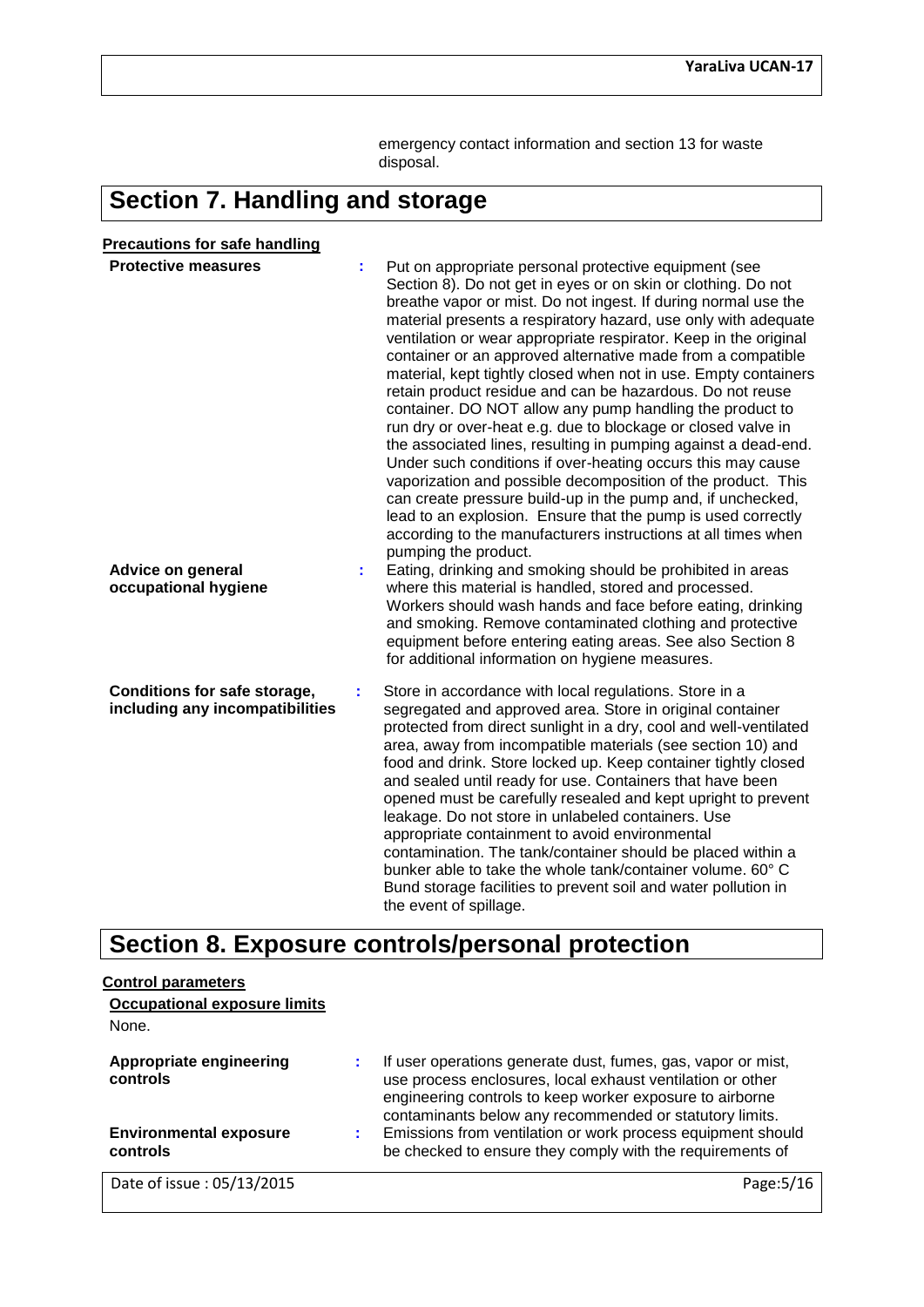|                                       |    | environmental protection legislation. In some cases, fume<br>scrubbers, filters or engineering modifications to the process<br>equipment will be necessary to reduce emissions to<br>acceptable levels.                                                                                                                        |
|---------------------------------------|----|--------------------------------------------------------------------------------------------------------------------------------------------------------------------------------------------------------------------------------------------------------------------------------------------------------------------------------|
| <b>Individual protection measures</b> |    |                                                                                                                                                                                                                                                                                                                                |
| <b>Hygiene measures</b>               | ÷  | A washing facility or water for eye and skin cleaning purposes<br>should be present.                                                                                                                                                                                                                                           |
| <b>Eye/face protection</b>            |    | Safety eyewear complying with an approved standard should<br>be used when a risk assessment indicates this is necessary to<br>avoid exposure to liquid splashes, mists, gases or dusts. If<br>inhalation hazards exist, a full-face respirator may be required<br>instead. Recommended: Wear tightly-sealed safety glasses.    |
| <b>Skin protection</b>                |    |                                                                                                                                                                                                                                                                                                                                |
| <b>Hand protection</b>                | ÷  | Chemical-resistant, impervious gloves complying with an<br>approved standard should be worn at all times when handling<br>chemical products if a risk assessment indicates this is<br>necessary.                                                                                                                               |
| <b>Body protection</b>                | ÷. | Personal protective equipment for the body should be selected<br>based on the task being performed and the risks involved.                                                                                                                                                                                                     |
| <b>Other skin protection</b>          |    | Appropriate footwear and any additional skin protection<br>measures should be selected based on the task being<br>performed and the risks involved and should be approved by a<br>specialist before handling this product.                                                                                                     |
| <b>Respiratory protection</b>         |    | Use a properly fitted, air-purifying or air-fed respirator<br>complying with an approved standard if a risk assessment<br>indicates this is necessary. Respirator selection must be<br>based on known or anticipated exposure levels, the hazards of<br>the product and the safe working limits of the selected<br>respirator. |

# **Section 9. Physical and chemical properties**

| <b>Appearance</b><br><b>Physical state</b><br>Color<br>Odor<br>Odor threshold<br>рH                                                                                                                                                     | t       | Liquid<br>Clear.<br>None.<br>Not determined.<br>$6 - 6.5$                                                                                                                        |
|-----------------------------------------------------------------------------------------------------------------------------------------------------------------------------------------------------------------------------------------|---------|----------------------------------------------------------------------------------------------------------------------------------------------------------------------------------|
| Melting/freezing point<br><b>Boiling/condensation point</b><br><b>Sublimation temperature</b><br><b>Flash point</b><br><b>Evaporation rate</b><br><b>Flammability</b>                                                                   | t.      | Not determined.<br>Not determined.<br>Not determined.<br>Not determined.<br>Not determined.<br>Non-flammable.                                                                    |
| Lower and upper explosive<br>(flammable) limits<br>Vapor pressure<br><b>Relative density</b><br>Solubility<br><b>Partition coefficient: n-</b><br>octanol/water<br><b>Auto-ignition temperature</b><br><b>Decomposition temperature</b> | t.<br>÷ | <b>Lower:</b> Not determined.<br><b>Upper:</b> Not determined.<br>Not determined.<br>Not determined.<br>Not determined.<br>Not determined.<br>Not determined.<br>Not determined. |

Date of issue : 05/13/2015 Page:6/16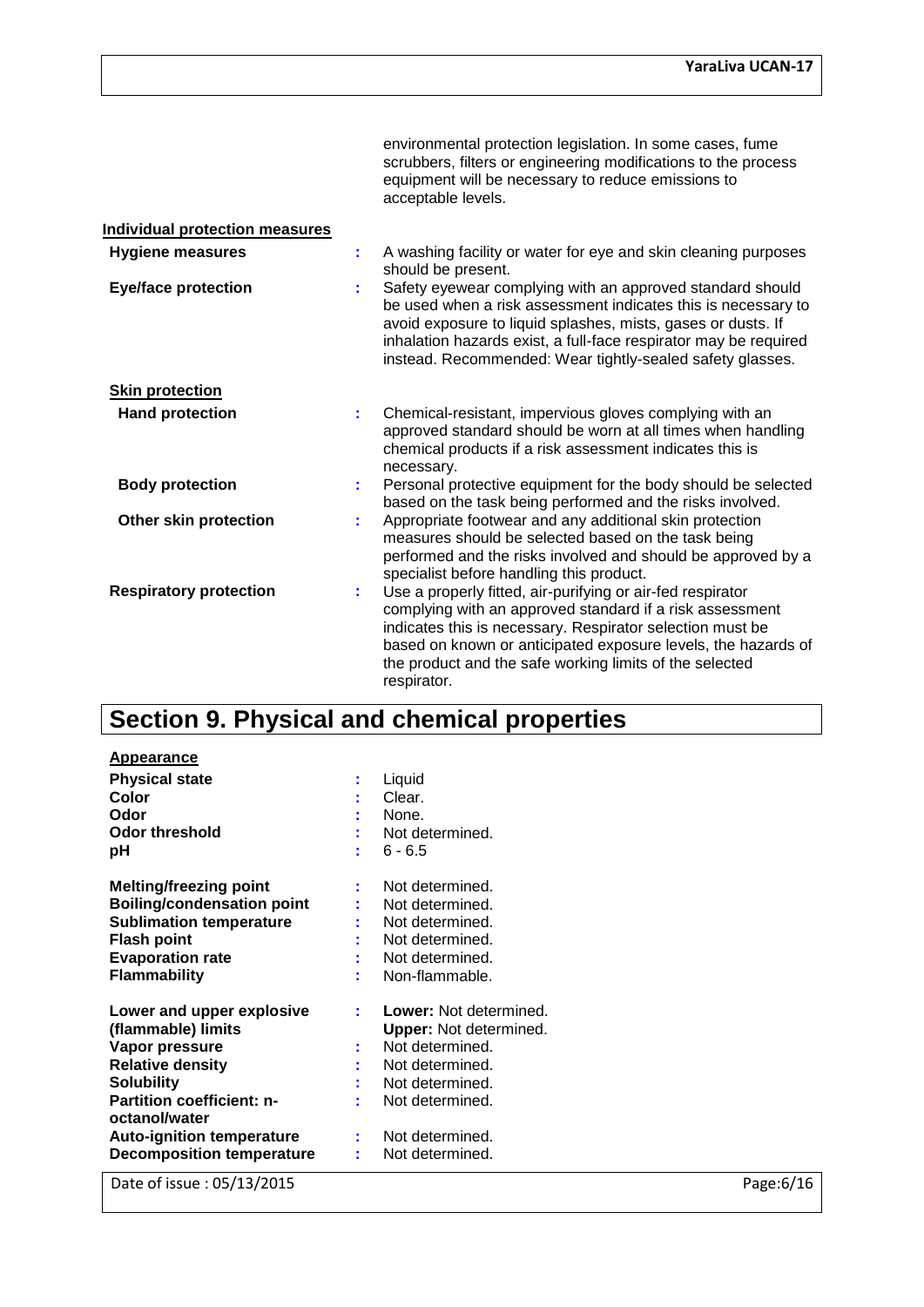**Explosive properties**  $\qquad \qquad : \quad \text{None.}$ **<br>
<b>Oxidizing properties**  $\qquad \qquad : \quad \text{None.}$ **Oxidizing properties** 

**Viscosity : Dynamic:** Not determined. **: Kinematic:** Not determined.

# **Section 10. Stability and reactivity**

| <b>Reactivity</b>                            | t  | No specific test data related to reactivity available for this<br>product or its ingredients.                                                                                                       |
|----------------------------------------------|----|-----------------------------------------------------------------------------------------------------------------------------------------------------------------------------------------------------|
| <b>Chemical stability</b>                    | ÷  | The product is stable.                                                                                                                                                                              |
| <b>Possibility of hazardous</b><br>reactions | ÷  | Urea reacts with calcium hypochlorite or sodium hypochlorite<br>to form the explosive nitrogen trichloride.                                                                                         |
| <b>Conditions to avoid</b>                   | ÷  | Avoid contamination by any source including metals, dust and<br>organic materials.                                                                                                                  |
| Incompatible materials                       | ÷. | alkalis<br>combustible materials<br>reducing materials<br>Urea reacts with calcium hypochlorite or sodium hypochlorite<br>to form the explosive nitrogen trichloride.<br>organic materials<br>acids |
| <b>Hazardous decomposition</b><br>products   | ÷  | Under normal conditions of storage and use, hazardous<br>decomposition products should not be produced.                                                                                             |

# **Section 11. Toxicological information**

#### **Information on toxicological effects**

**Acute toxicity**

| Product /<br>ingredient         | Result      | <b>Species</b> | <b>Dose</b>                 | <b>Exposure</b> | <b>References</b> |
|---------------------------------|-------------|----------------|-----------------------------|-----------------|-------------------|
| name                            |             |                |                             |                 |                   |
| Nitric acid, calcium salt (2:1) |             |                |                             |                 |                   |
|                                 | LD50 Oral   | Rat - Female   | 500 mg/kg<br>OECD 423       |                 | <b>IUCLID 5</b>   |
| Nitric acid ammonium salt (1:1) |             |                |                             |                 |                   |
|                                 | LD50 Oral   | Rat            | 2,950 mg/kg<br>OECD 401     |                 | <b>IUCLID 5</b>   |
|                                 | LD50 Dermal | Rat            | $> 5,000$ mg/kg<br>OECD 402 |                 | <b>IUCLID 5</b>   |

#### **Conclusion/Summary :** Harmful if swallowed.

#### **Irritation/Corrosion**

| Product /<br>ingredient<br>name         | <b>Result</b>                      | <b>Species</b> | <b>Score</b> | <b>Exposur</b><br>е | <b>Observatio</b><br>n | <b>References</b> |
|-----------------------------------------|------------------------------------|----------------|--------------|---------------------|------------------------|-------------------|
| Nitric acid,<br>calcium salt<br>(2:1)   | Eyes - Severe<br>irritant OECD 405 | Rabbit         |              | 24 - 72 h           |                        |                   |
| Nitric acid<br>ammonium salt<br>(1:1)   | Eyes - Irritant<br>OECD 405        | Rabbit         |              |                     |                        | <b>IUCLID 5</b>   |
| Date of issue: 05/13/2015<br>Page: 7/16 |                                    |                |              |                     |                        |                   |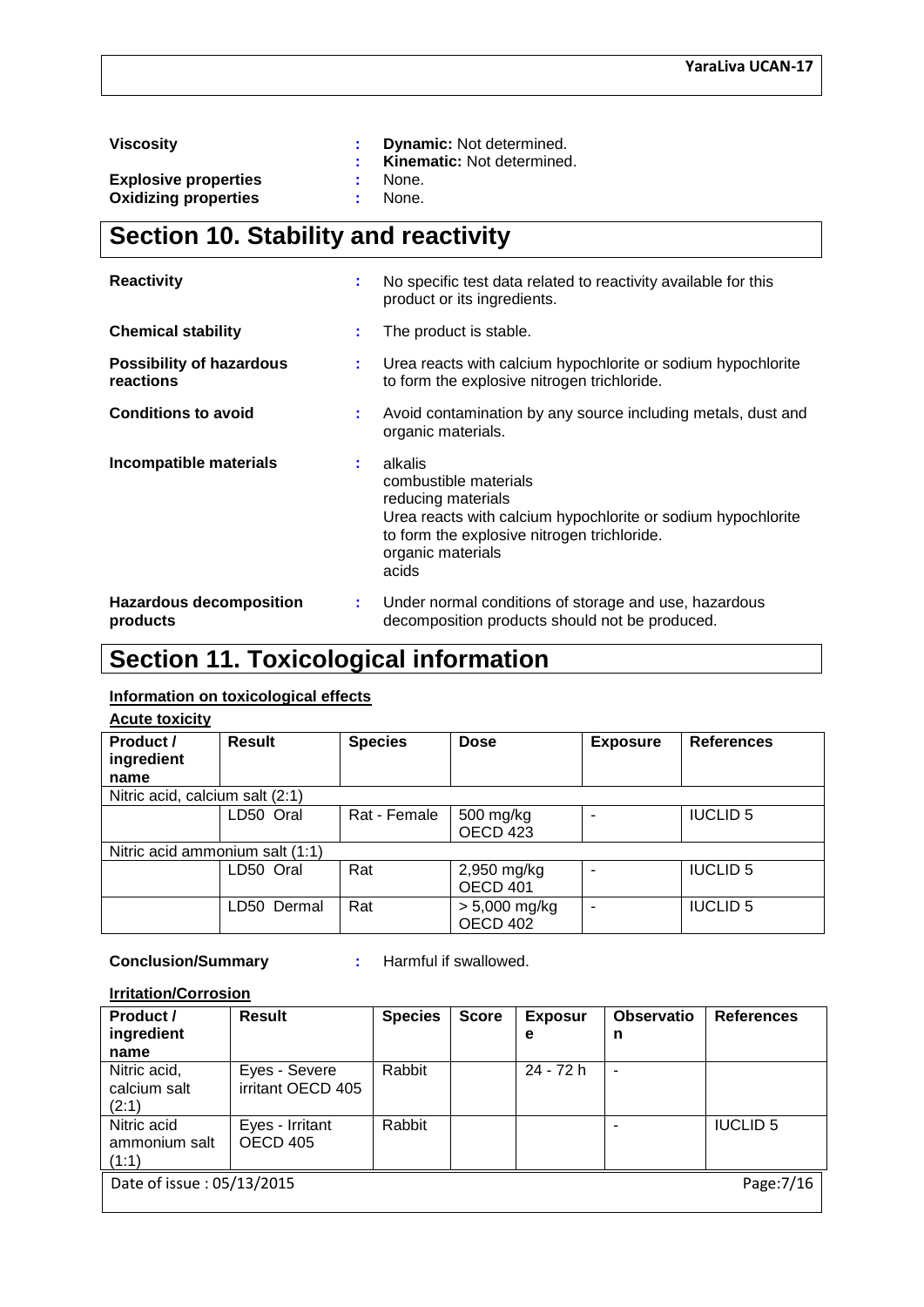#### **Conclusion/Summary**

| <b>Skin</b>                                                                    | ÷      | No known significant effects or critical hazards.                                                      |
|--------------------------------------------------------------------------------|--------|--------------------------------------------------------------------------------------------------------|
| <b>Eyes</b>                                                                    | ÷      | Causes serious eye damage.                                                                             |
| <b>Respiratory</b>                                                             | ÷      | No known significant effects or critical hazards.                                                      |
| <b>Sensitization</b>                                                           |        |                                                                                                        |
| <b>Conclusion/Summary</b><br>Skin<br><b>Respiratory</b><br><b>Mutagenicity</b> | ÷<br>÷ | No known significant effects or critical hazards.<br>No known significant effects or critical hazards. |
| <b>Conclusion/Summary</b>                                                      | ÷      | No known significant effects or critical hazards.                                                      |
| Carcinogenicity                                                                |        |                                                                                                        |

### **Classification**

| <b>Product / ingredient</b><br>name | <b>OSHA</b> | <b>IARC</b> | <b>NTP</b> |
|-------------------------------------|-------------|-------------|------------|
| Nitric acid, calcium<br>salt (2:1)  |             | 2A          |            |
|                                     |             |             |            |
| Nitric acid ammonium<br>salt (1:1)  |             | 2A          |            |

**Conclusion/Summary :** No known significant effects or critical hazards.

#### **Reproductive toxicity**

| Product /<br>ingredient<br>name       | <b>Maternal</b><br>toxicity | <b>Fertility</b> | <b>Development</b><br>toxin | <b>Species</b> | <b>Dose</b>                                                                        | <b>Exposure</b> | <b>References</b> |
|---------------------------------------|-----------------------------|------------------|-----------------------------|----------------|------------------------------------------------------------------------------------|-----------------|-------------------|
| Nitric acid,<br>calcium salt<br>(2:1) | ۰                           | Negative         | Negative                    | Rat            | $Oral:$ ><br>1500<br>mg/kg<br>bw/day<br>Repea<br>ted<br>dose<br><b>OECD</b><br>422 | ۰               | <b>IUCLID 5</b>   |
| Nitric acid<br>ammonium<br>salt (1:1) | $\blacksquare$              | Negative         | Negative                    | Rat            | $Oral:$ ><br>1500<br>mg/kg<br>bw/day<br><b>OECD</b><br>422                         | 28 days         | <b>IUCLID 5</b>   |

**Conclusion/Summary :** No known significant effects or critical hazards.

#### **Teratogenicity**

Date of issue : 05/13/2015 Page:8/16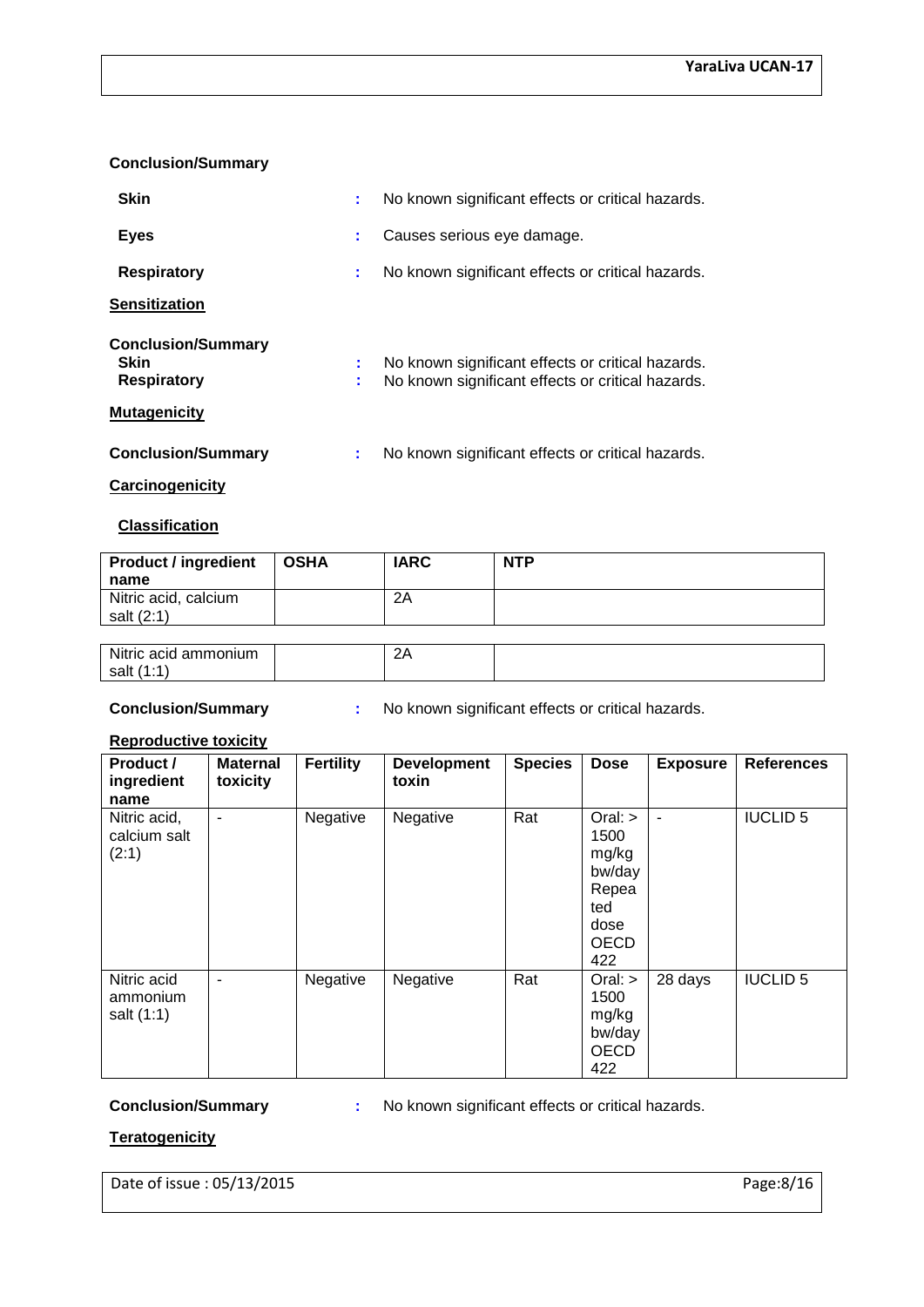| <b>Conclusion/Summary</b>                                                                               | ÷. | No known significant effects or critical hazards.                                                                                                                                                                                                                 |  |  |  |  |
|---------------------------------------------------------------------------------------------------------|----|-------------------------------------------------------------------------------------------------------------------------------------------------------------------------------------------------------------------------------------------------------------------|--|--|--|--|
| Specific target organ toxicity (single exposure)<br>No known significant effects or critical hazards.   |    |                                                                                                                                                                                                                                                                   |  |  |  |  |
| Specific target organ toxicity (repeated exposure)<br>No known significant effects or critical hazards. |    |                                                                                                                                                                                                                                                                   |  |  |  |  |
| <b>Aspiration hazard</b><br>No known significant effects or critical hazards.                           |    |                                                                                                                                                                                                                                                                   |  |  |  |  |
| Information on the likely<br>routes of exposure                                                         | ÷. | Not available.                                                                                                                                                                                                                                                    |  |  |  |  |
| <b>Potential acute health effects</b>                                                                   |    |                                                                                                                                                                                                                                                                   |  |  |  |  |
| Eye contact<br><b>Inhalation</b><br><b>Skin contact</b>                                                 | ÷. | Causes serious eye damage.<br>Vapor may be irritating to eyes and respiratory system.<br>Exposure to decomposition products may cause a health<br>hazard. Serious effects may be delayed following exposure.<br>No known significant effects or critical hazards. |  |  |  |  |
| Ingestion                                                                                               |    | Harmful if swallowed. May cause burns to mouth, throat and<br>stomach.                                                                                                                                                                                            |  |  |  |  |
|                                                                                                         |    | Symptoms related to the physical, chemical and toxicological characteristics                                                                                                                                                                                      |  |  |  |  |
| Eye contact                                                                                             |    | Adverse symptoms may include the following:<br>pain<br>watering<br>redness                                                                                                                                                                                        |  |  |  |  |
| <b>Inhalation</b>                                                                                       | ÷. | No specific data.                                                                                                                                                                                                                                                 |  |  |  |  |
| <b>Skin contact</b>                                                                                     | ÷  | No specific data.                                                                                                                                                                                                                                                 |  |  |  |  |
| Ingestion                                                                                               |    | Adverse symptoms may include the following:<br>stomach pains<br>May cause burns to mouth, throat and stomach.                                                                                                                                                     |  |  |  |  |

#### **Delayed and immediate effects and also chronic effects from short and long term exposure**

| <b>Short term exposure</b>         |                |
|------------------------------------|----------------|
| Potential immediate effects        | Not available. |
| <b>Potential delayed effects</b>   | Not available. |
| Long term exposure                 |                |
| <b>Potential immediate effects</b> | Not available  |

| <b>Potential immediate effects</b> | Not available. |
|------------------------------------|----------------|
| <b>Potential delayed effects</b>   | Not available. |

#### **Potential chronic health effects**

| <b>Product / ingredient</b><br>name    | <b>Result</b>        | <b>Species</b> | <b>Dose</b>                          | <b>Exposure</b> | <b>References</b> |  |
|----------------------------------------|----------------------|----------------|--------------------------------------|-----------------|-------------------|--|
| Nitric acid, calcium salt<br>(2:1)     | <b>NOAEL</b><br>Oral | Rat            | >1000<br>mg/kg<br><b>OECD</b><br>407 | 28days          | <b>IUCLID 5</b>   |  |
| Nitric acid ammonium<br>salt (1:1)     | <b>NOAEL</b><br>Oral | Rat            | 256<br>mg/kg<br><b>OECD</b>          | 28days          | <b>IUCLID 5</b>   |  |
| Date of issue: 05/13/2015<br>Page:9/16 |                      |                |                                      |                 |                   |  |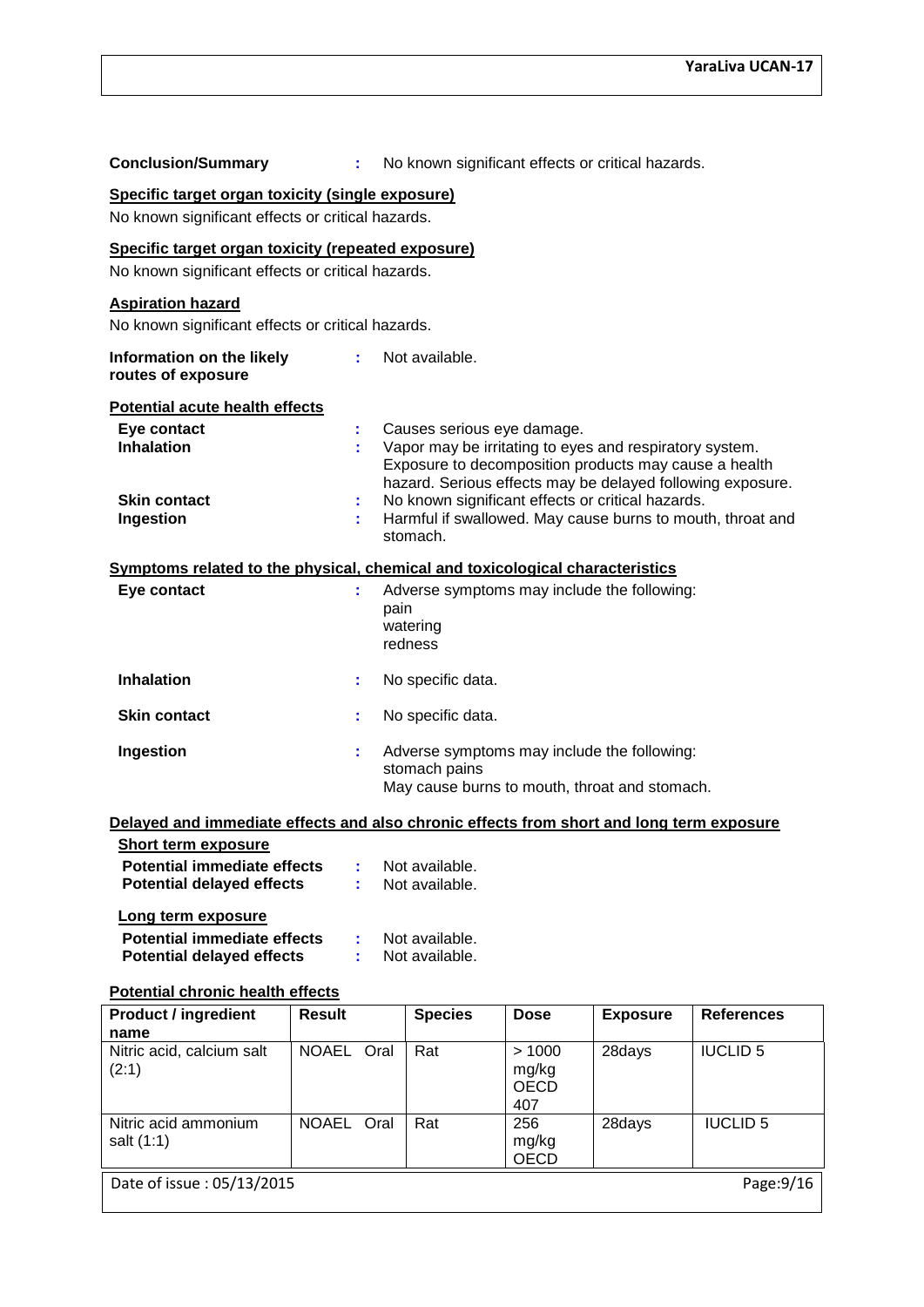|                                    |                                              |                                                                                                               | 422                                 |                              |                 |  |  |
|------------------------------------|----------------------------------------------|---------------------------------------------------------------------------------------------------------------|-------------------------------------|------------------------------|-----------------|--|--|
| Nitric acid ammonium<br>salt (1:1) | <b>NOEC Dusts</b><br>and mists<br>Inhalation | Rat                                                                                                           | >185<br>mg/kg<br><b>OECD</b><br>412 | 2weeks 5<br>hours per<br>day | <b>IUCLID 5</b> |  |  |
| <b>Conclusion/Summary</b>          | ÷                                            | No known significant effects or critical hazards.                                                             |                                     |                              |                 |  |  |
| General                            |                                              | No known significant effects or critical hazards.                                                             |                                     |                              |                 |  |  |
| Carcinogenicity                    |                                              | No known significant effects or critical hazards.                                                             |                                     |                              |                 |  |  |
| <b>Mutagenicity</b>                |                                              | No known significant effects or critical hazards.                                                             |                                     |                              |                 |  |  |
| <b>Teratogenicity</b>              |                                              | No known significant effects or critical hazards.                                                             |                                     |                              |                 |  |  |
| <b>Developmental effects</b>       |                                              | No known significant effects or critical hazards.                                                             |                                     |                              |                 |  |  |
| <b>Fertility effects</b>           |                                              | No known significant effects or critical hazards.                                                             |                                     |                              |                 |  |  |
| Over-exposure signs/symptoms       |                                              |                                                                                                               |                                     |                              |                 |  |  |
| Eye contact                        | t<br>pain                                    | Adverse symptoms may include the following:<br>watering<br>redness                                            |                                     |                              |                 |  |  |
| <b>Inhalation</b>                  | ÷                                            | No specific data.                                                                                             |                                     |                              |                 |  |  |
| <b>Skin contact</b>                | ÷.                                           | No specific data.                                                                                             |                                     |                              |                 |  |  |
| Ingestion                          | ÷.                                           | Adverse symptoms may include the following:<br>stomach pains<br>May cause burns to mouth, throat and stomach. |                                     |                              |                 |  |  |

#### **Numerical measures of toxicity**

| <b>Acute toxicity estimates</b> |                  |
|---------------------------------|------------------|
| Route                           | <b>ATE value</b> |
| Oral                            | .564.7<br>`ma/ka |

# **Section 12. Ecological information**

#### **Toxicity**

| <b>Product / ingredient</b>     | Result                                                      | <b>Species</b>                              | <b>Exposure</b> | <b>References</b>                                       |
|---------------------------------|-------------------------------------------------------------|---------------------------------------------|-----------------|---------------------------------------------------------|
| name                            |                                                             |                                             |                 |                                                         |
| Nitric acid, calcium salt (2:1) |                                                             |                                             |                 |                                                         |
|                                 | Acute LC50 1,378<br>mg/l Fresh water<br>OECD <sub>203</sub> | Fish - Labeo<br>boga                        | 96 h            | <b>IUCLID 5</b>                                         |
|                                 | Acute LC50 2,400<br>mg/l Fresh water                        | Fish - Lepomis<br>macrochirus               | 4 d             | Proc. Acad. Nat.<br>Sci.<br>Philadelphia106:<br>185-205 |
|                                 | Acute LC50 490<br>mg/I Fresh water                          | Aquatic<br>invertebrates.<br>- Daphnia      | 48 h            | <b>IUCLID 5</b>                                         |
|                                 | Acute EC50 ><br>1,700 mg/l Salt<br>water                    | Aquatic plants<br>- Heterosigma<br>akashiwo | 10 <sub>d</sub> | <b>IUCLID 5</b>                                         |
| Nitric acid ammonium salt (1:1) |                                                             |                                             |                 |                                                         |
|                                 | Acute LC50 447<br>mg/I Fresh water                          | Fish - Labeo<br>boga                        | 48 h            | <b>IUCLID 5</b>                                         |

Date of issue : 05/13/2015 Page:10/16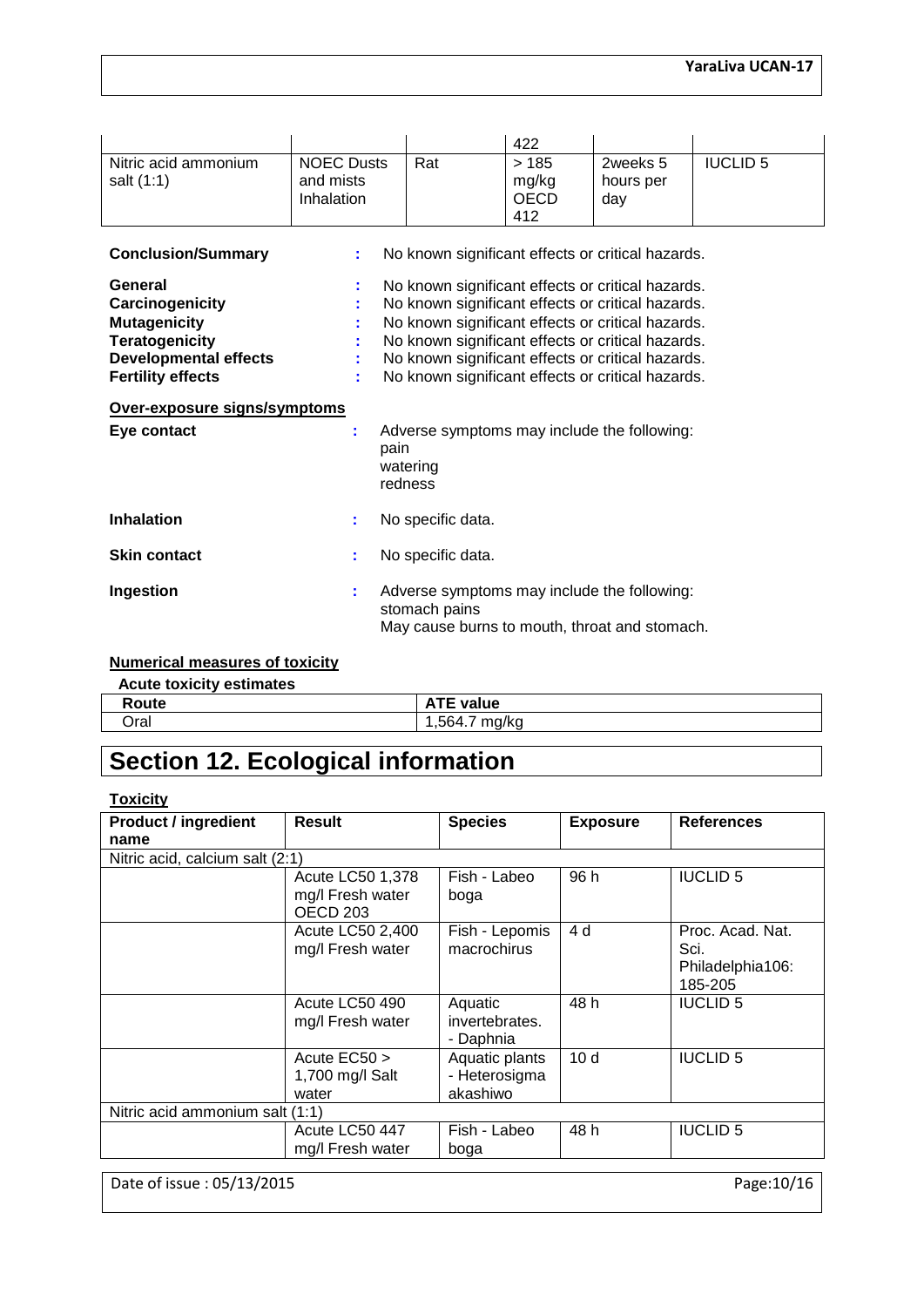| Acute EC50 490<br>mg/l Fresh water  | Aquatic<br>invertebrates.<br>- Daphnia      | 48 h | <b>IUCLID 5</b> |
|-------------------------------------|---------------------------------------------|------|-----------------|
| Acute EC50 1,700<br>mg/l Salt water | Aquatic plants<br>- Heterosigma<br>akashiwo | 10 d | <b>IUCLID 5</b> |

**Conclusion/Summary :** No known significant effects or critical hazards.

#### **Persistence/degradability**

| <b>Conclusion/Summary</b>        |                          | No known significant effects or critical hazards. |                         |
|----------------------------------|--------------------------|---------------------------------------------------|-------------------------|
| <b>Product / ingredient name</b> | <b>Aquatic half-life</b> | <b>Photolysis</b>                                 | <b>Biodegradability</b> |
| Nitric acid ammonium salt (1:1)  |                          |                                                   |                         |
|                                  |                          |                                                   | Not relevant for        |
|                                  |                          |                                                   | inorganic               |
|                                  |                          |                                                   | substances.             |

#### **Bioaccumulative potential**

| <b>Conclusion/Summary</b>                 | No known significant effects or critical hazards. |
|-------------------------------------------|---------------------------------------------------|
| <b>Mobility in soil</b>                   |                                                   |
| Soil/water partition<br>coefficient (KOC) | Not available.                                    |
| <b>Mobility</b>                           | Not available.                                    |
| Other adverse effects                     | No known significant effects or critical hazards. |

## **Section 13. Disposal considerations**

#### **Product**

**Methods of disposal :** The generation of waste should be avoided or minimized wherever possible. Disposal of this product, solutions and any by-products should at all times comply with the requirements of environmental protection and waste disposal legislation and any regional local authority requirements. Dispose of surplus and non-recyclable products via a licensed waste disposal contractor. Waste should not be disposed of untreated to the sewer unless fully compliant with the requirements of all authorities with jurisdiction. Waste packaging should be recycled. Incineration or landfill should only be considered when recycling is not feasible. This material and its container must be disposed of in a safe way. Care should be taken when handling emptied containers that have not been cleaned or rinsed out. Empty containers or liners may retain some product residues. Avoid dispersal of spilled material and runoff and contact with soil, waterways, drains and sewers.

**United States - RCRA Acute hazardous waste "P" List:**

Not listed

#### **United States - RCRA Toxic hazardous waste "U" List:**

Not listed

Date of issue : 05/13/2015 Page:11/16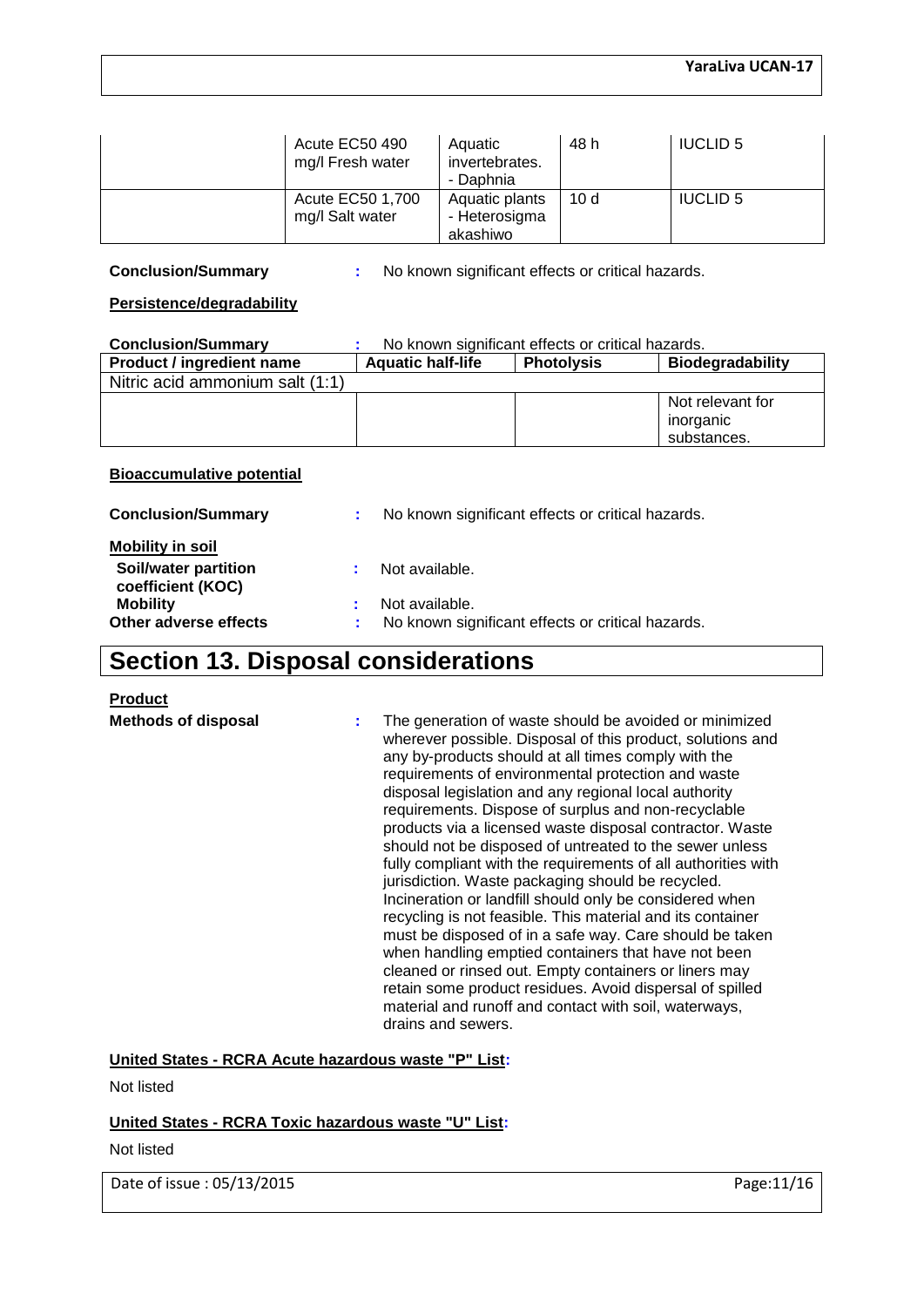# **Section 14. Transport information**

| <b>Regulation: UN Class</b>        |                |
|------------------------------------|----------------|
| 14.1 UN number                     | Not regulated. |
| 14.2 UN proper shipping name       |                |
| 14.3 Transport hazard class(es)    |                |
|                                    |                |
| 14.4 Packing group                 |                |
| <b>14.5 Environmental hazards</b>  | No.            |
|                                    |                |
| <b>14.6 Additional information</b> |                |
| <b>Environmental hazards</b>       | : No.          |

| <b>Regulation: IMDG</b>           |                |
|-----------------------------------|----------------|
| 14.1 UN number                    | Not regulated. |
| 14.2 UN proper shipping name      |                |
| 14.3 Transport hazard class(es)   |                |
|                                   |                |
| 14.4 Packing group                |                |
| <b>14.5 Environmental hazards</b> |                |
| 14.6 Additional information       |                |
| <b>Marine pollutant</b>           |                |
|                                   |                |

| <b>Regulation: IATA</b>           |                |
|-----------------------------------|----------------|
| 14.1 UN number                    | Not regulated. |
| 14.2 UN proper shipping name      |                |
| 14.3 Transport hazard class(es)   |                |
|                                   |                |
| 14.4 Packing group                |                |
| <b>14.5 Environmental hazards</b> |                |
| 14.6 Additional information       |                |

| <b>Regulation: DOT Classification</b> |                |
|---------------------------------------|----------------|
| 14.1 UN number                        | Not regulated. |
| 14.2 UN proper shipping name          |                |
| 14.3 Transport hazard class(es)       |                |
|                                       |                |
| 14.4 Packing group                    |                |
| <b>14.5 Environmental hazards</b>     | No.            |
| <b>14.6 Additional information</b>    |                |
| <b>Environmental hazards</b>          | : No.          |

| <b>Regulation: TDG Class</b> |                |
|------------------------------|----------------|
| 14.1 UN number               | Not regulated. |
| 14.2 UN proper shipping name |                |
| Date of issue: 05/13/2015    | Page:12/16     |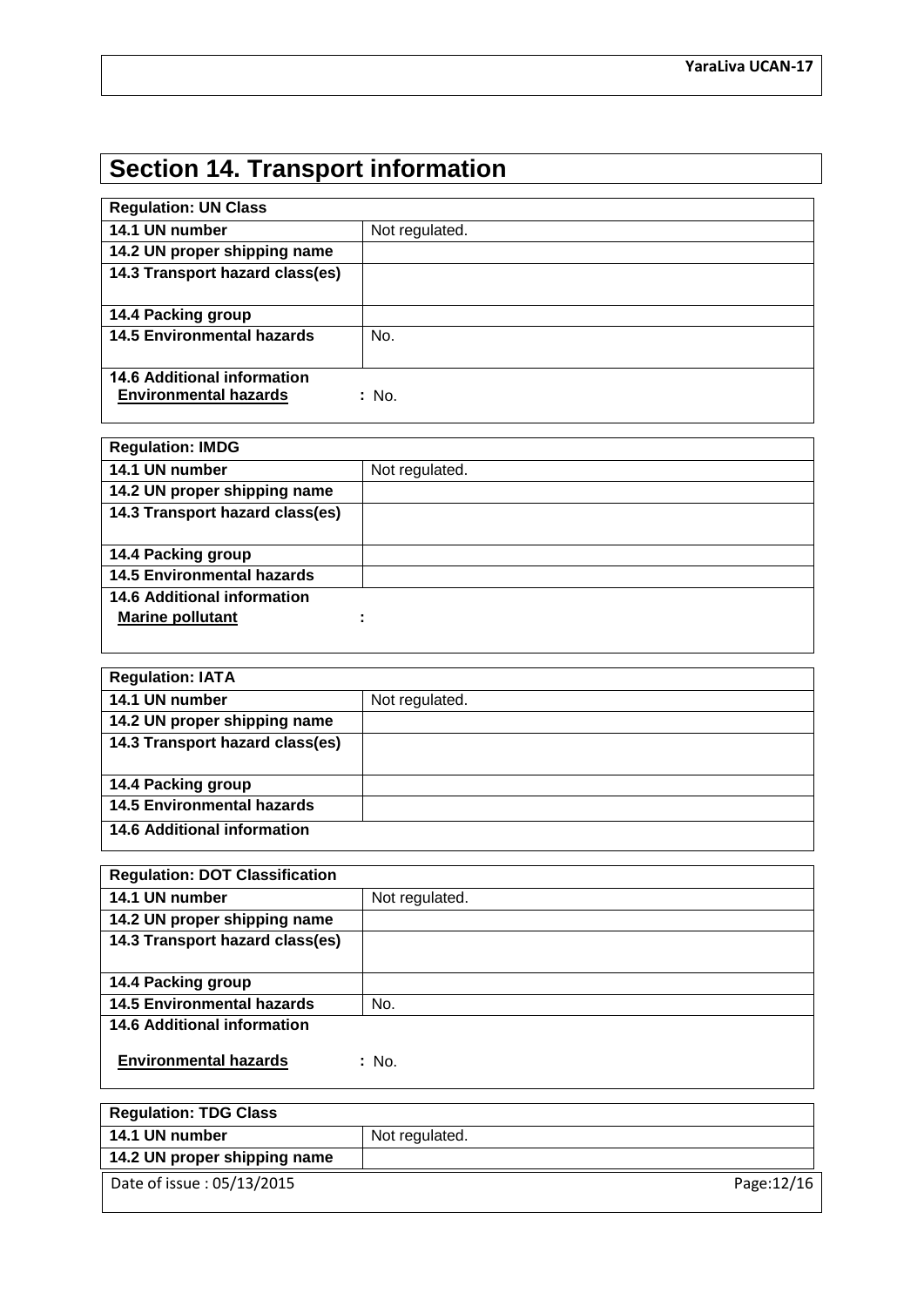| 14.3 Transport hazard class(es)                                                       |                                                                                                                                                                                                                           |
|---------------------------------------------------------------------------------------|---------------------------------------------------------------------------------------------------------------------------------------------------------------------------------------------------------------------------|
| 14.4 Packing group                                                                    |                                                                                                                                                                                                                           |
| 14.5 Environmental hazards                                                            | No.                                                                                                                                                                                                                       |
| 14.6 Additional information<br><b>Environmental hazards</b>                           | : No.                                                                                                                                                                                                                     |
| Special precautions for user                                                          | Transport within user's premises: always transport in<br>÷.<br>closed containers that are upright and secure. Ensure that<br>persons transporting the product know what to do in the<br>event of an accident or spillage. |
| <b>IMSBC</b>                                                                          | Not applicable.                                                                                                                                                                                                           |
| Transport in bulk according to<br>Annex II of MARPOL 73/78 and<br>the <b>IBC</b> Code | Not available.                                                                                                                                                                                                            |

# **Section 15. Regulatory information**

## **United States**

| <b>U.S. Federal regulations</b> | United States - TSCA 12(b) - Chemical export<br>notification: None of the components are listed.<br>United States - TSCA 4(a) - Final Test Rules: Not listed<br>United States - TSCA 4(e) - ITC Priority list: Not listed<br>United States - TSCA 4(a) - Proposed test rules: Not |
|---------------------------------|-----------------------------------------------------------------------------------------------------------------------------------------------------------------------------------------------------------------------------------------------------------------------------------|
|                                 | listed                                                                                                                                                                                                                                                                            |
|                                 | United States - TSCA 4(f) - Priority risk review: Not<br>listed                                                                                                                                                                                                                   |
|                                 | United States - TSCA 5(a)2 - Final significant new use<br>rules: Not listed                                                                                                                                                                                                       |
|                                 | United States - TSCA 5(a)2 - Proposed significant new<br>use rules: Not listed                                                                                                                                                                                                    |
|                                 | United States - TSCA 5(e) - Substances consent order:<br>Not listed                                                                                                                                                                                                               |
|                                 | United States - TSCA 6 - Final risk management: Not<br>listed                                                                                                                                                                                                                     |
|                                 | United States - TSCA 6 - Proposed risk management:<br>Not listed                                                                                                                                                                                                                  |
|                                 | United States - TSCA 8(a) - Chemical risk rules: Not<br>listed                                                                                                                                                                                                                    |
|                                 | United States - TSCA 8(a) - Dioxin/Furane precusor:<br>Not listed                                                                                                                                                                                                                 |
|                                 | United States - TSCA 8(a) - Chemical Data Reporting<br>(CDR): Not determined                                                                                                                                                                                                      |
|                                 | United States - TSCA 8(a) - Preliminary assessment<br>report (PAIR): Not listed                                                                                                                                                                                                   |
|                                 | United States - TSCA 8(c) - Significant adverse                                                                                                                                                                                                                                   |
|                                 | reaction (SAR): Not listed                                                                                                                                                                                                                                                        |
|                                 | United States - TSCA 8(d) - Health and safety studies:                                                                                                                                                                                                                            |
|                                 | Not listed                                                                                                                                                                                                                                                                        |
|                                 | United States - EPA Clean water act (CWA) section                                                                                                                                                                                                                                 |
|                                 | 307 - Priority pollutants: Not listed                                                                                                                                                                                                                                             |
|                                 | United States - EPA Clean water act (CWA) section                                                                                                                                                                                                                                 |
|                                 | 311 - Hazardous substances: Not listed                                                                                                                                                                                                                                            |
| Date of issue: 05/13/2015       | Page: 13/16                                                                                                                                                                                                                                                                       |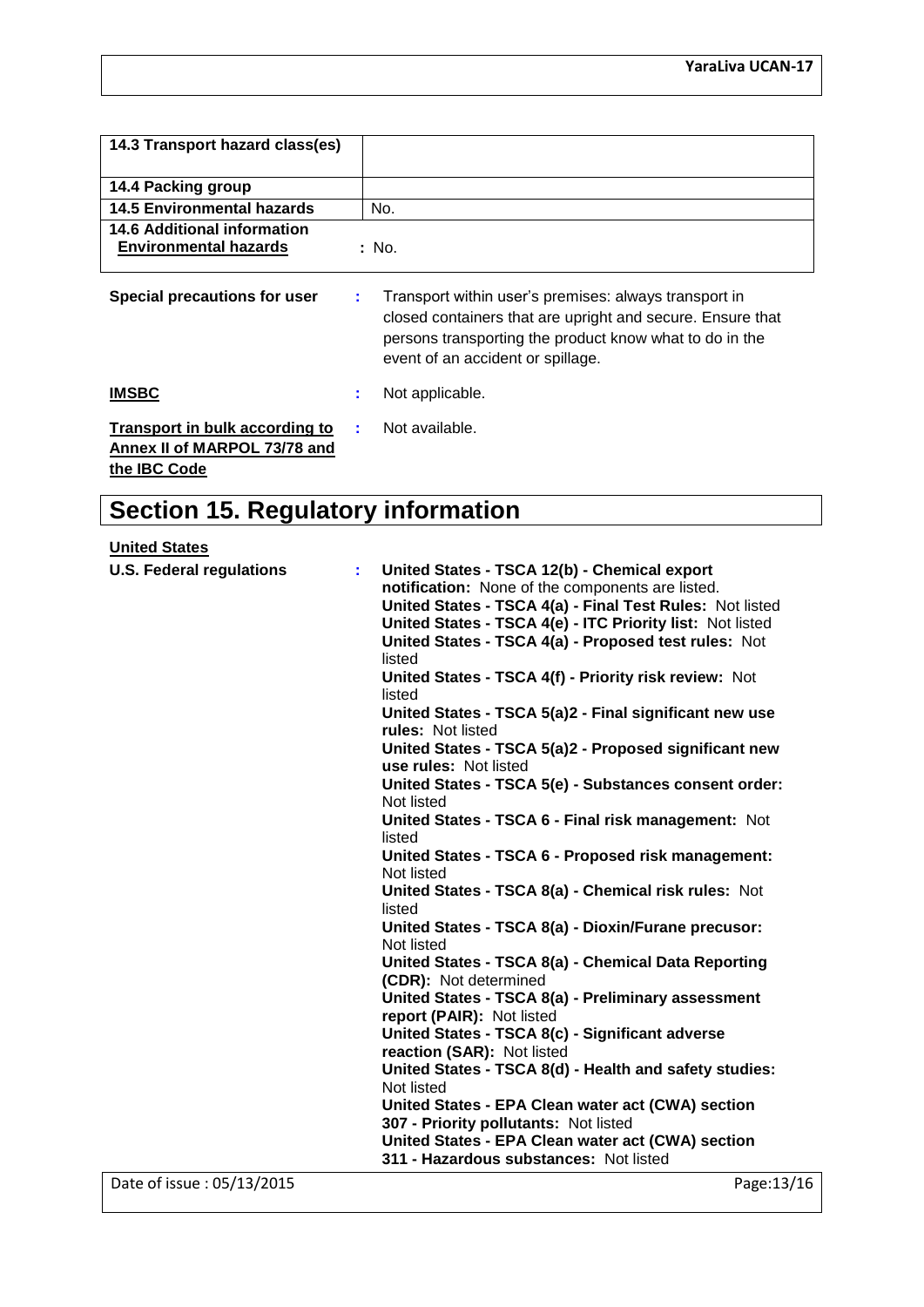|                                                                                |    | United States - EPA Clean air act (CAA) section 112 -<br><b>Accidental release prevention - Flammable</b><br>substances: Not listed<br>United States - EPA Clean air act (CAA) section 112 -<br><b>Accidental release prevention - Toxic substances:</b><br>Not listed<br>United States - Department of commerce - Precursor<br>chemical: Not listed |
|--------------------------------------------------------------------------------|----|------------------------------------------------------------------------------------------------------------------------------------------------------------------------------------------------------------------------------------------------------------------------------------------------------------------------------------------------------|
| Clean Air Act Section 112(b)<br><b>Hazardous Air Pollutants</b><br>(HAPs)      | ÷. | Not listed                                                                                                                                                                                                                                                                                                                                           |
| <b>Clean Air Act Section 602</b><br><b>Class I Substances</b>                  | ÷. | Not listed                                                                                                                                                                                                                                                                                                                                           |
| <b>Clean Air Act Section 602</b><br><b>Class II Substances</b>                 |    | Not listed                                                                                                                                                                                                                                                                                                                                           |
| <b>DEA List I Chemicals</b>                                                    |    | Not listed                                                                                                                                                                                                                                                                                                                                           |
| (Precursor Chemicals)<br><b>DEA List II Chemicals</b><br>(Essential Chemicals) | ÷  | Not listed                                                                                                                                                                                                                                                                                                                                           |
| <b>SARA 302/304</b><br>Not applicable.                                         |    |                                                                                                                                                                                                                                                                                                                                                      |
| <b>SARA 304 RQ</b>                                                             |    | Not applicable.                                                                                                                                                                                                                                                                                                                                      |
| <u>SARA 311/312</u>                                                            |    |                                                                                                                                                                                                                                                                                                                                                      |
| <b>Classification</b>                                                          |    | Immediate (acute) health hazard                                                                                                                                                                                                                                                                                                                      |
|                                                                                |    |                                                                                                                                                                                                                                                                                                                                                      |

#### **SARA 313**

|                                    | <b>Product name</b>                | <b>CAS number</b> | <b>Concentration</b> |
|------------------------------------|------------------------------------|-------------------|----------------------|
| Form R - Reporting<br>requirements | Nitric acid, calcium<br>salt (2:1) | 10124-37-5        | $25 - 30$            |
|                                    | Nitric acid ammonium<br>salt (1:1) | 6484-52-2         | $15 - 20$            |
| <b>Supplier notification</b>       | Nitric acid, calcium<br>salt (2:1) | 10124-37-5        | $25 - 30$            |
|                                    | Nitric acid ammonium<br>salt (1:1) | 6484-52-2         | $15 - 20$            |

SARA 313 notifications must not be detached from the MSDS and any copying and redistribution of the MSDS shall include copying and redistribution of the notice attached to copies of the MSDS subsequently redistributed.

| <b>State regulations</b> |  |
|--------------------------|--|
| <b>Massachusetts</b>     |  |

| <b>Massachusetts</b> | The following components are listed: |
|----------------------|--------------------------------------|
|                      | Nitric acid ammonium salt (1:1)      |
| <b>New York</b>      | None of the components are listed.   |
| <b>New Jersey</b>    | The following components are listed: |
|                      | Nitric acid, calcium salt (2:1)      |
|                      | Nitric acid ammonium salt (1:1)      |
| Pennsylvania         | The following components are listed: |
|                      | Nitric acid ammonium salt (1:1)      |
| California Dran, CE  |                                      |

#### **California Prop. 65**

Not available.

Date of issue : 05/13/2015 Page: 14/16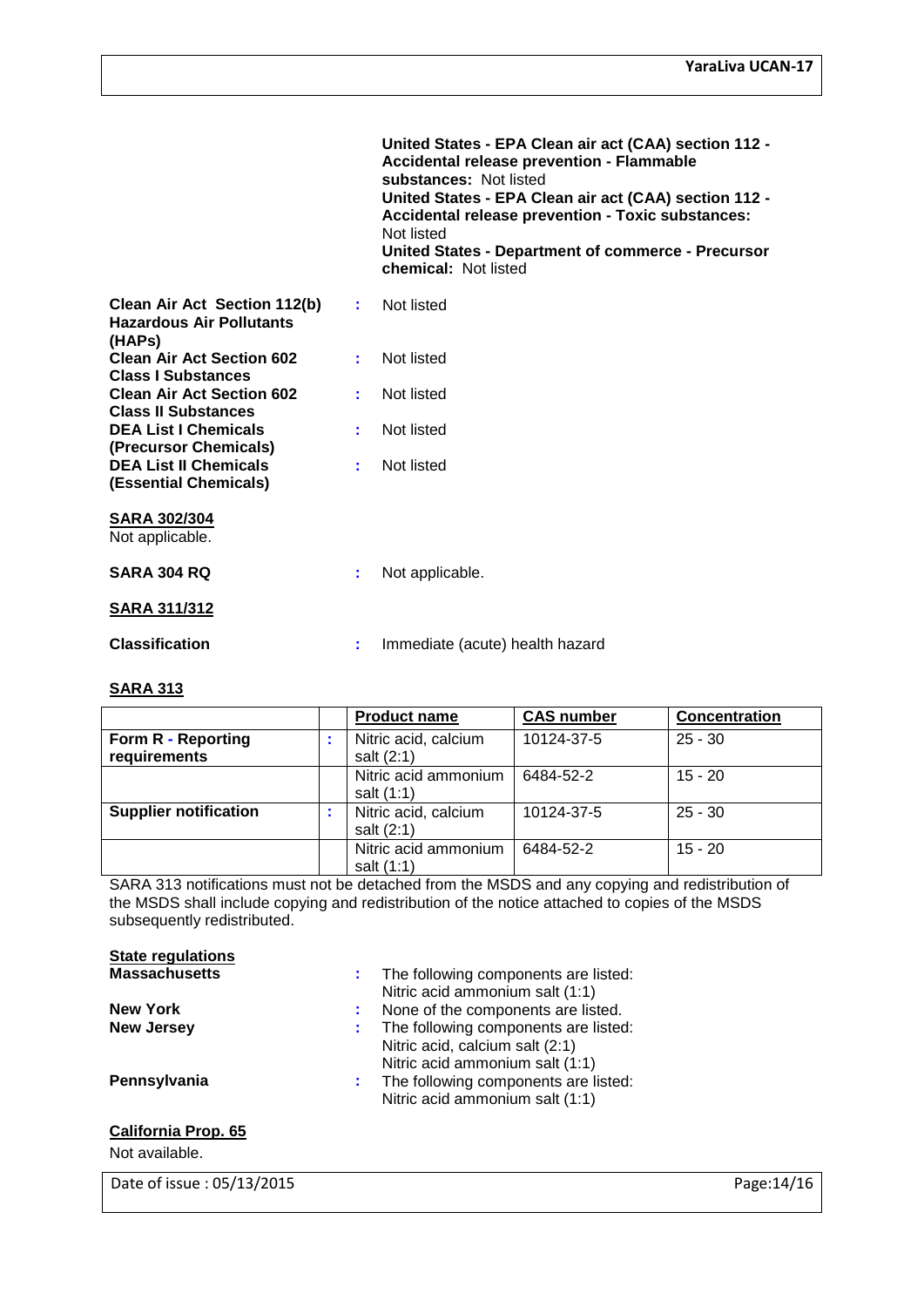**International lists**

**Philippines inventory (PICCS):** All components are listed or exempted. **New Zealand Inventory of Chemicals (NZIoC):** All components are listed or exempted.

**Korea inventory:** All components are listed or exempted.

**Japan inventory:** All components are listed or exempted.

**China inventory (IECSC):** All components are listed or exempted.

**Australia inventory (AICS):** All components are listed or exempted.

**Canada inventory (DSL and NDSL):** All components are listed or exempted.

**Taiwan inventory (CSNN):** All components are listed or exempted.

**United States inventory (TSCA 8b):** All components are listed or exempted.

**EC INVENTORY (EINECS/ELINCS):** All components are listed or exempted.

## **Section 16. Other information**

#### **Hazardous Material Information System (U.S.A.)**

| <b>Health</b>           | - |
|-------------------------|---|
| <b>Flammability</b>     |   |
| <b>Physical hazards</b> |   |
|                         |   |

**Caution: HMIS® ratings are based on a 0-4 rating scale, with 0 representing minimal hazards or risks, and 4 representing significant hazards or risks Although HMIS® ratings are not required on MSDSs under 29 CFR 1910.1200, the preparer may choose to provide them. HMIS® ratings are to be used with a fully implemented HMIS® program. HMIS® is a registered mark of the National Paint & Coatings Association (NPCA). HMIS® materials may be purchased exclusively from J. J. Keller (800) 327-6868.**

**The customer is responsible for determining the PPE code for this material.**

#### **Chronic toxicity:**

- **- :** No data available.
- **\* :** Carcinogen, Target organs, Reproductive effects, Sensitizer to lungs

#### **National Fire Protection Association (U.S.A.)**



**Reprinted with permission from NFPA 704-2001, Identification of the Hazards of Materials for Emergency Response Copyright ©1997, National Fire Protection Association, Quincy, MA 02269. This reprinted material is not the complete and official position of the National Fire Protection Association, on the referenced subject which is represented only by the standard in its entirety.**

**Copyright ©2001, National Fire Protection Association, Quincy, MA 02269. This warning system is intended to be interpreted and applied only by properly trained individuals to identify fire, health and reactivity hazards of chemicals. The user is referred to certain limited number of chemicals with recommended classifications in NFPA 49 and NFPA 325, which would be used as a guideline only. Whether the chemicals are classified by NFPA or not, anyone using the 704 systems to classify chemicals does so at their own risk.**

| Key to abbreviations      | $ADN/ADNR = European Provisions concerning the International Carriage of$<br>Dangerous Goods by Inland Waterway<br>ADR = The European Agreement concerning the International Carriage of<br>Dangerous Goods by Road |
|---------------------------|---------------------------------------------------------------------------------------------------------------------------------------------------------------------------------------------------------------------|
| Date of issue: 05/13/2015 | Page: 15/16                                                                                                                                                                                                         |